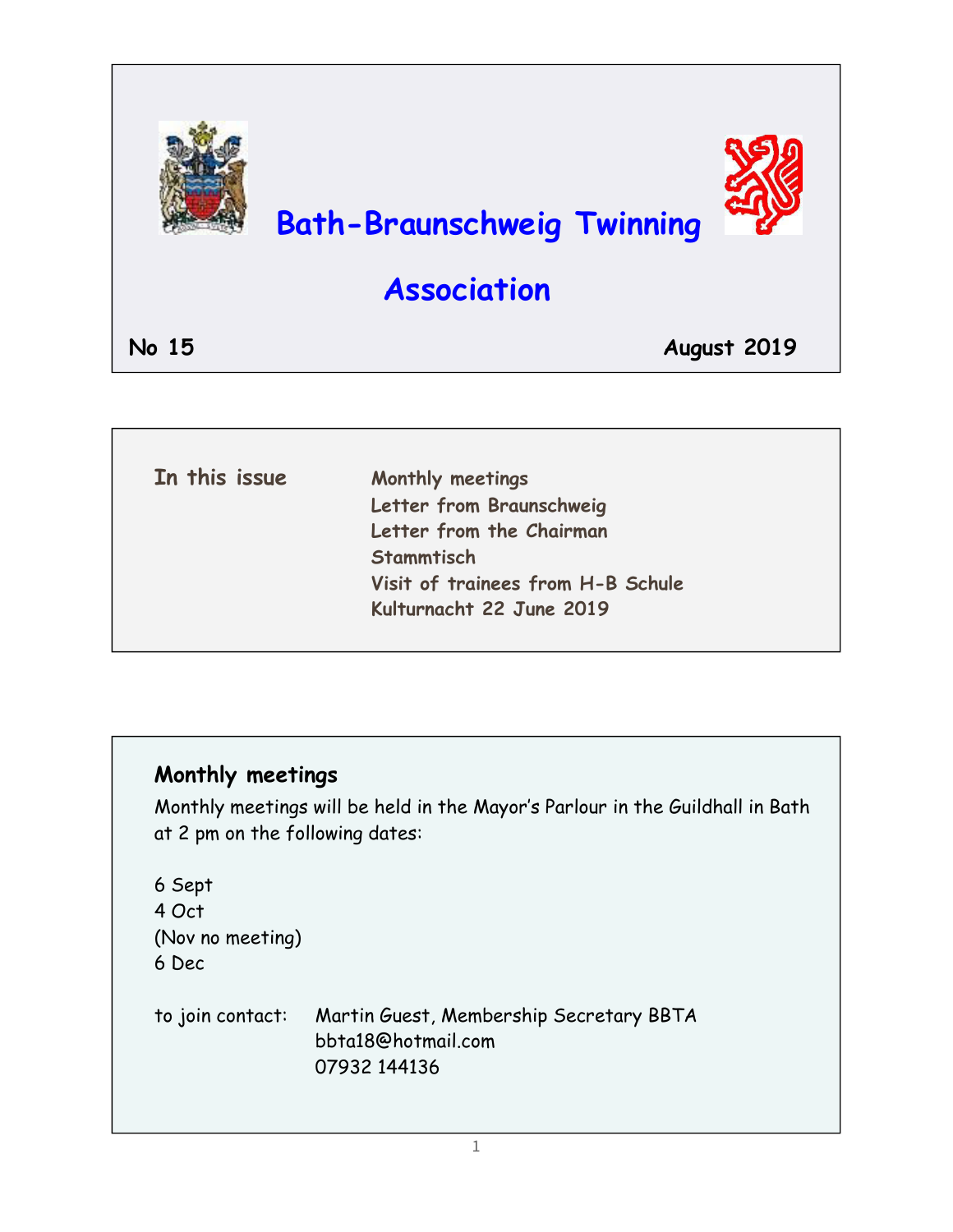

#### **Letter from Braunschweig**

Friends, sun, sand and sea, that sounds like summer to me. And we have had lots of it this year. Sun – more than enough, friends – you can never see them often enough. The Kulturnacht in June and all the related events (International summer party, boat tour etc) were a wonderful occasion to meet so many of our friends from Bath – BODS, Uke can't be serious, Bryan, Glenys and so many more partners of Braunschweig's other twin cities. There was a hustle and bustle all around the city, a huge variety of different music styles everywhere. The absolute highlight were the performances in the Kleines Haus of the theatre. BODS gave a fantastic performance and the Ukulele Band transferred their enthusiasm and passion to the audience from the moment they started playing. The DEG is very proud of having been able to welcome such talented and wonderful artists from our beautiful twin city of Bath. Thank you for making the effort to come over to Braunschweig and enrich our festivities.

Best wishes from

Katrin and the DEG (German Society of Braunschweig)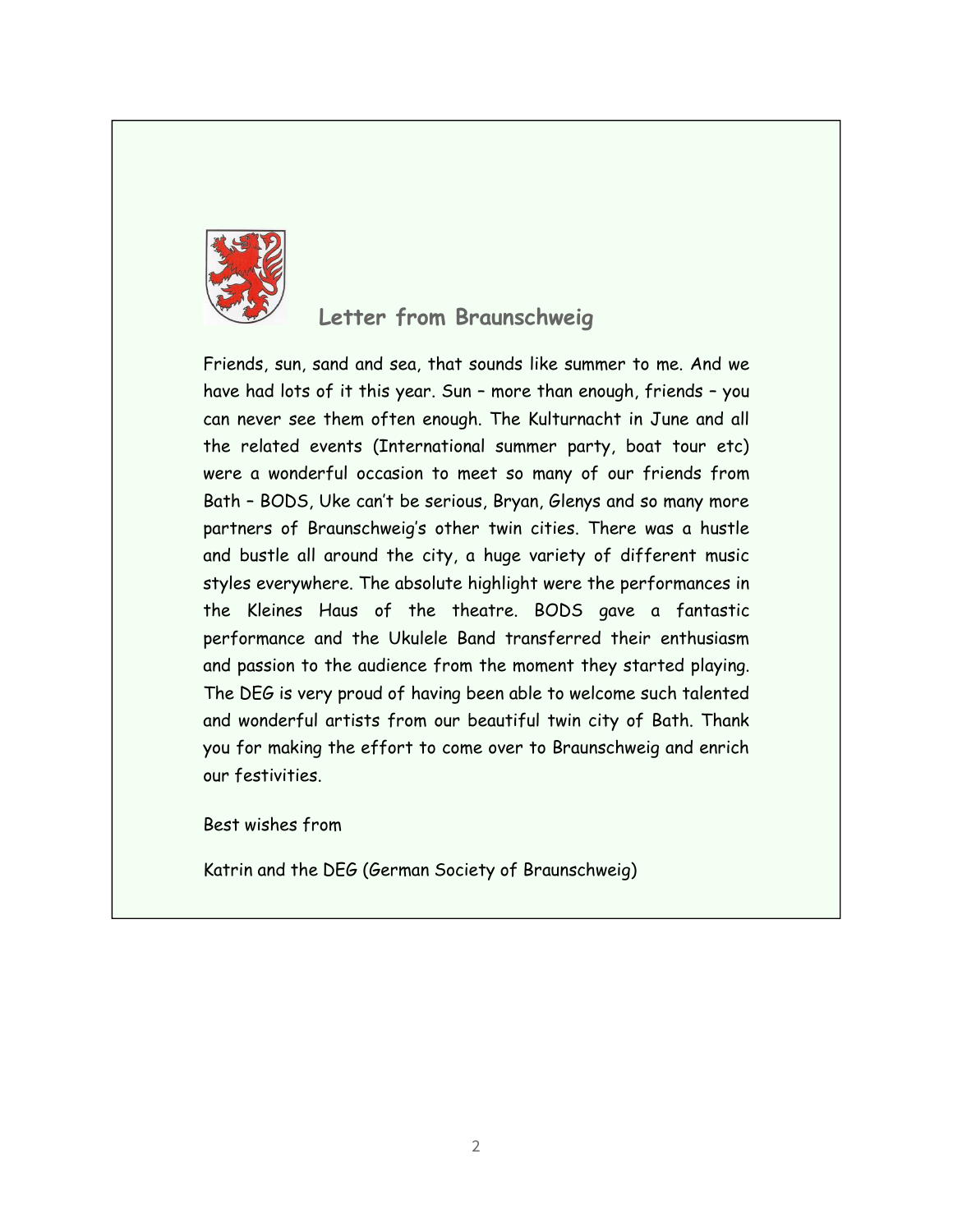

## **Letter from the Chairman**

Our trip to Braunschweig for the city's famed Kulturnacht was memorable, to say the very least. Glenys and I arrived on Friday 21st June, so missed Thursday's opening event. We were met at Hannover Airport by Katrin Landsmann, who kindly and generously accommodated us at the family home in Butterberg and then drove us back to Hannover on Monday.

It was good to see so many familiar faces in our Twinned City, including Sabine Apel, Gülcan Solak, Vikki Messam and many others and to learn that our two Bath-based musical units, BODS (Bath Operatic and Dramatic Society) and Uke Can't Be Serious were greeted with such enthusiasm at their Thursday concerts. This success continued throughout the Kulturnacht event and both groups were totally overwhelmed by their acclaim at all events, both indoor and out. It has to be said that this beautiful city knows no bounds when it comes to hosting Kulturnacht and we were all treated like royalty from beginning to end. Throughout the four days, Braunschweig's city centre and beyond is alive with music and vast throngs of people from all over Europe enjoying this extravaganza of Classics, Jazz, Blues, Rock & Roll, Folk and related styles - and awesome amounts of free food and drink.

The overall organisation has to be experienced to be believed, so WELL DONE Braunschweig and our sincere gratitude to you all.

Katrin Landsmann and husband Marc (parents of Tim and Pia) drove us to various events and nothing was too much trouble, so we say a huge 'thank you' to this lovely family for sharing their home with us.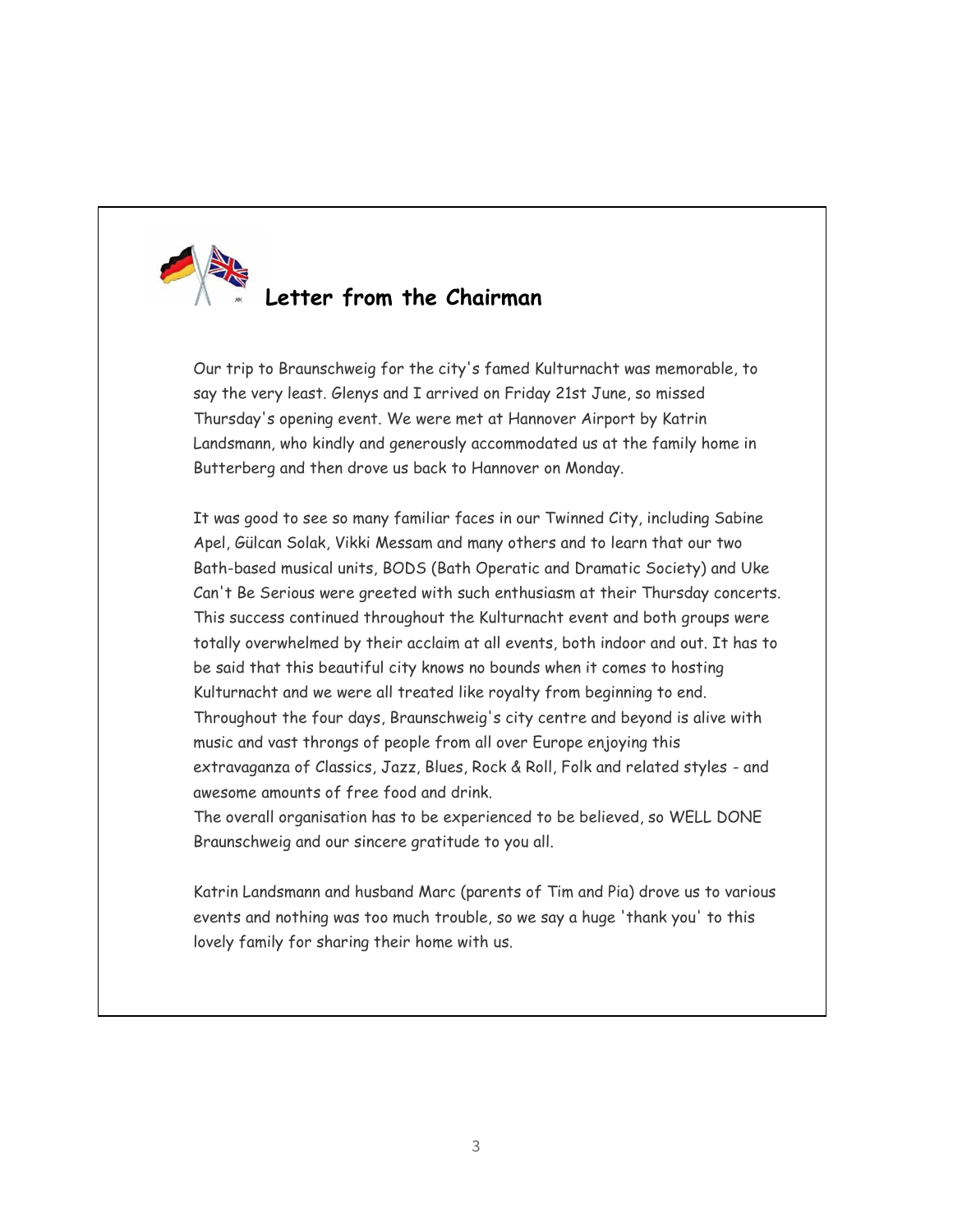# **STAMMTISCH**



"Would you like to speak German in a relaxed and friendly atmosphere? Our Stammtisch meets every Wednesday between 12.00 and 13.30 at Harington Hotel in the centre of Bath. We also have an occasional evening Stammtisch at The Thief, details of which are available from Bath German Society."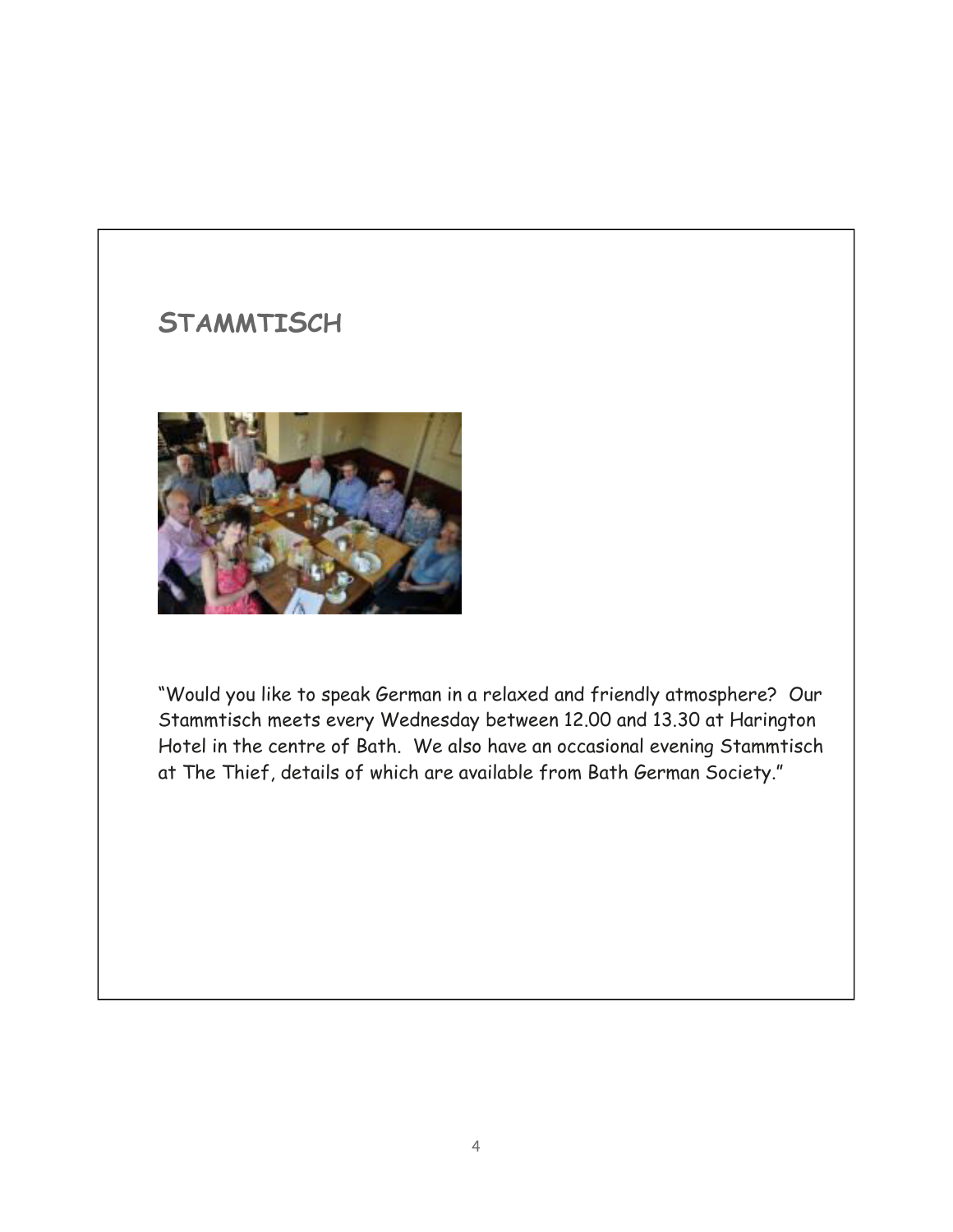



Heinrich-Büssing-Schule Berufsbildende Schulen Technik Braunschweig

#### **Report on the visit to Bath of 5 apprentices from the Heinrich-Büssing School Braunschweig**

In May this year five apprentices from the Heinrich-Büssing-Schule in Braunschweig spent 4 weeks attached to various enterprises in the Bath area. Their particular fields were mechatronics and electronics for operating technology and IT systems. With the support of the Bath Braunschweig Twinning Association (BBTA) as well as the German English Society in Braunschweig (DEG) and funded by the EU's Erasmus programme, they gained valuable personal and professional experience in their different worklplaces - AB Dynamics Bath, Horstmann Engineering, Welding Warriors, Hurley Engine and Garden Machinery and the IT Department of Bath University.

On the last day of their visit the 5 trainees gave an excellent presentation to a mixed audience at the Guildhall in Bath. The technical and linguistic level of the trainees was high and they were able to answer questions about both their work experience and their leisure activities during their stay.

Gunnar Uhde HBS Paul Kavanagh DEG